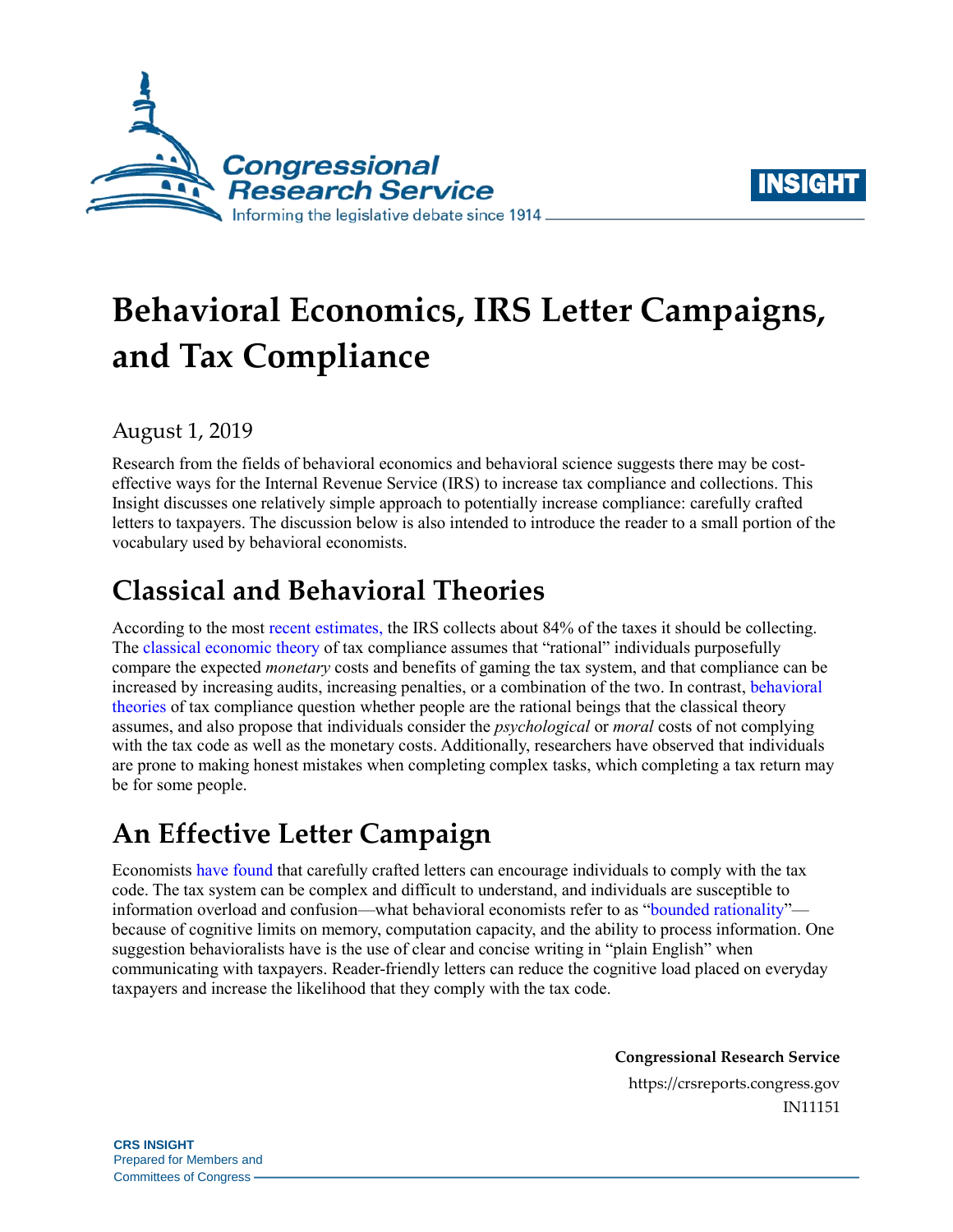How a letter's message is [framed](https://www.behavioraleconomics.com/resources/mini-encyclopedia-of-be/framing-effect/) can also influence its impact by leveraging certain tendencies, or "biases" in behavioral jargon, that humans display when making decisions. A tendency for people to focus on the most prominent information in a message, known as the [saliency bias,](https://thedecisionlab.com/biases/salience-bias/) suggests the use of bold text or bright colors to emphasize information that is critical to an individual's situation. For example, a delinquent tax letter may emphasize the text that states the amount of unpaid taxes, penalties, deadlines, and steps to resolve the matter. Providing a webpage where an individual may obtain additional information or assistance reduces the amount of information the reader must absorb and generally increases the effectiveness of the letter's central message.

A tendency for individuals to behave within [social norms](https://www.behavioraleconomics.com/resources/mini-encyclopedia-of-be/social-norm/) suggests ways to frame a letter to increase the psychological cost of not complying with the tax code. [Researchers in the UK](https://www.sciencedirect.com/science/article/abs/pii/S0047272717300166) were able to increase tax compliance by framing an individual's behavior in relation to the behavior of other taxpayers. The researchers sent 100,000 individual taxpayers letters that included one of five randomly selected messages. Three of the messages were as follows:

- 1. "Nine out of 10 people pay their tax on time." (referred to as the basic norm)
- 2. "Nine out of 10 people in the UK pay their tax on time." (country norm)
- 3. "Nine out of 10 people in the UK pay their tax on time. You are currently in the very small minority of people who have not paid us yet." (minority norm)

Although each letter contained essentially the same information—that recipients had not paid their taxes and that the overwhelming majority do—the language used in the minority norm version was found to produce the largest increase in compliance. The minority norm language may have been most effective because it struck a more personal chord and more clearly highlighted how the individuals' behavior departed from social norms. One theory as to why social norms may influence people's behavior is that people wish to maintain a positive self-image, and behaving within the norms displayed by other allows an individual to do this. The desire to view oneself favorably falls under the more general umbrella of [identity economics](https://www.behavioraleconomics.com/resources/mini-encyclopedia-of-be/identity-economics/) and is closely related to what noted economist and psychologist [Dan Ariely](http://danariely.com/) calls a [personal fudge factor,](https://www.wired.com/2009/02/ted-1/) or the idea that people engage in dishonest behavior to the extent they can still feel good about themselves.

The other two messages used in the study were intended to investigate whether highlighting the connection between revenue collection and the financing of public goods and services had any meaningful impact on noncompliance. Tax compliance was found to increase in response to such statements, suggesting tax administrators may want to consider messages that clearly connect complying with the tax code to important public programs that taxes support, such as education, military, and infrastructure spending.

## **Looking Forward**

The field of behavioral economics' influence on public policy has been growing in recent years across a wide range of policy areas. Governments [around the globe](https://ec.europa.eu/jrc/en/publication/eur-scientific-and-technical-research-reports/behavioural-insights-applied-policy-european-report-2016) have established or work closely with behavioral research organizations to assist in the formulation and design of public policies. In the United States, the IRS partnered with private consultants to develop a [Behavioral Insights Toolkit](https://www.irs.gov/pub/irs-soi/17rpirsbehavioralinsights.pdf) to assist its employees in serving taxpayers and achieving its mission.

One potentially fruitful avenue to pursue with tax compliance is combining behavioral economics with big data analytics. The IRS has a vast archive of taxpayer data that it could use to identify taxpayers who may fail to comply with the tax code before doing so. They could also predict why an individual has a high probability of being noncompliant. For example, if a taxpayer previously missed a filing deadline, the IRS could send a letter during the tax filing